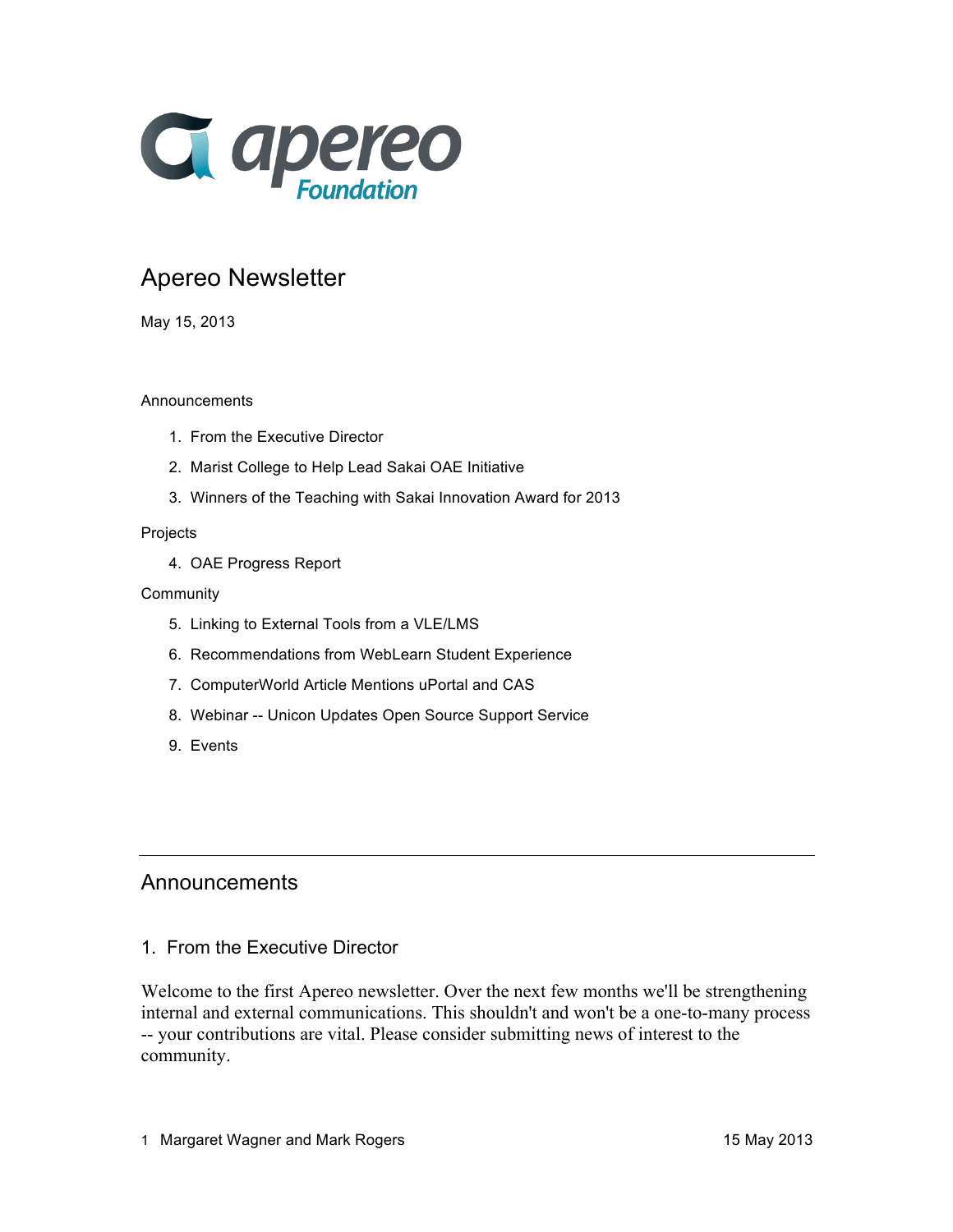One of the most important legacies of Jasig is the incubation process it developed, which Apereo inherited. One of our early objectives is to subject that process to broad community review, and refresh it to meet changed circumstances. To that end, a working group of volunteers has constructed a community survey, and are currently engaged in a series of interviews to elicit perspectives on how the process might be improved. Incubation -- the process of nurturing and mentoring new projects to sustainability -- is a vital part of the software and community lifecycle. It is also essential for the future of Apereo. If you would like to know more about the incubation review, visit http://www.apereo.org/incubation ...and don't forget to complete the survey!

Regional events are particularly important in establishing Apereo as a relevant global organisation. I recently attended the second Sakai Mexico event, which was held in Puebla in April. The event had a great range of speakers -- it was especially good to share a platform again with Joseph Hardin, the Sakai Project PI and first Foundation Board Chair, and Chuck Severance, a former Sakai Executive Director. My thanks to U-Red, an Apereo Commercial Affiliate in Mexico, for taking the lead in organising the event. For streams of the event, go to http://www.u-red.com.mx/sakaimexico2013/program.html.

Whilst the Sakai Mexico event was organised as a Sakai event -- and planned before the merger of Jasig and Sakai -- it was interesting to note growing interest in the longestablished former Jasig projects: uPortal and CAS, and newer initiatives such as the Student Success Plan Project. As we look towards future regional events, we'll factor stronger representation for these software communities into the program mix.

Last year Sakai and Jasig signed a practically-focused memorandum of understanding with a consortium of 72 universities active in producing and localising open source software in France. Our close relationship with that consortium -- ESUP -- is bearing early fruit. ESUP institutions are now collaborating closely in the uMobile initiative. ESUP colleagues were also instrumental in establishing a French Ministry of Higher Education and Research project to trial the Sakai CLE as a MOOC platform in France. There will be early news from this project and other MOOC trials at HEC Montreal and Universiteit van Amsterdam at Open Apereo 2013 in June.

### **Conference Information: Open Apereo 2013**

I realise you'll have been a little bombarded by conference information, but don't forget to book your place at Open Apereo 2013 2nd-6th June, in San Diego. The program has an exciting range of speakers, including keynotes from Theresa Rowe, CIO of Oakland University, and Marilyn McMillan, CIO of NYU. There will be many opportunities to network with fellow community members, and both learn from and contribute effective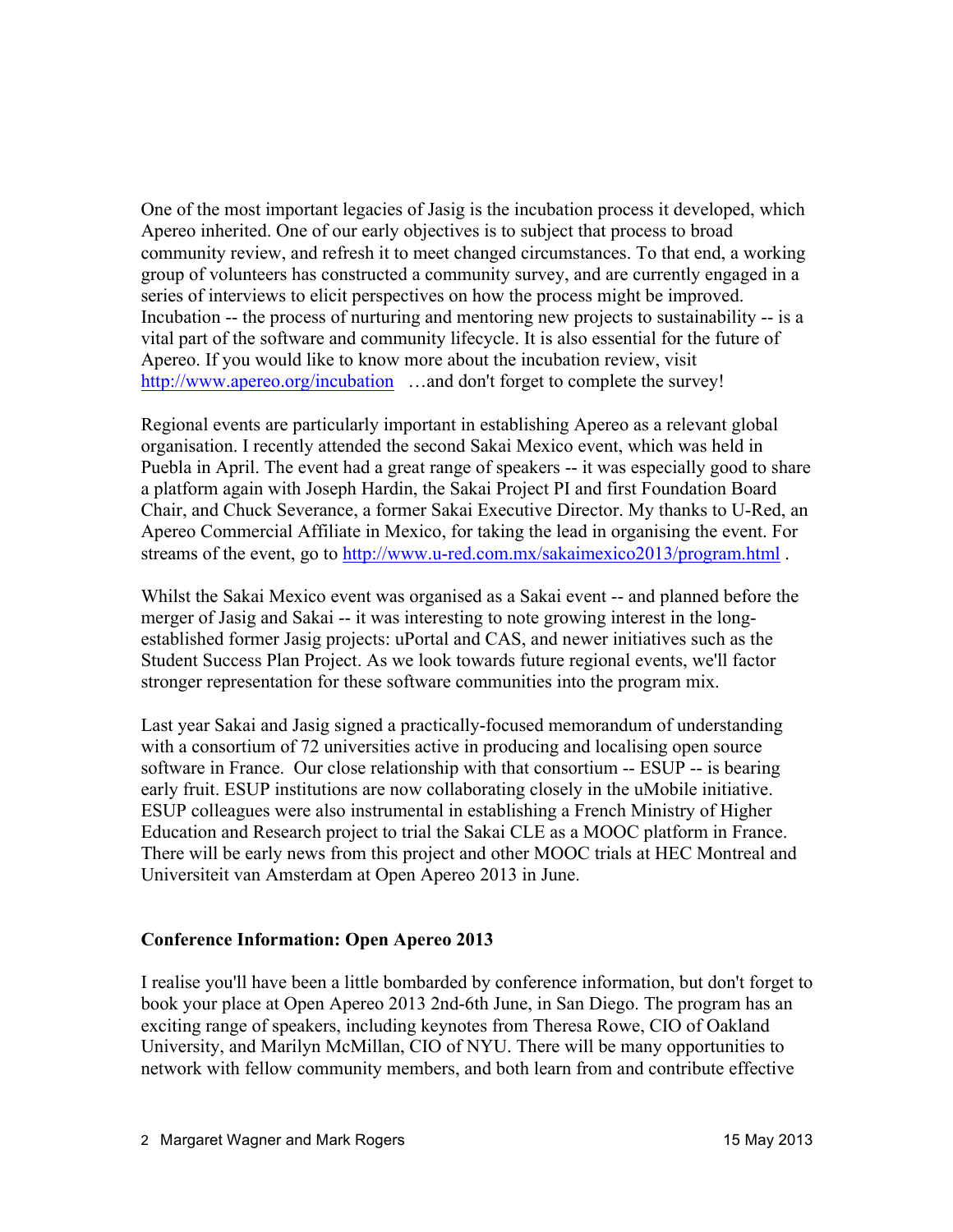practice. Program, registration details and other information can be found at http://conf2013.apereo.org/

Ian Dolphin Executive Director, Apereo Foundation ian.dolphin@apereo.org

Twitter: iandolphin24

### 2. Marist College to Help with Sakai OAE

The Apereo Foundation has announced that Marist College will formally join the Sakai Open Academic Environment (OAE) initiative to provide leadership and resources for initial pilots as well as further development of the OAE platform. Marist will be coming together with the University of Cambridge (UK) and Georgia Tech, current project partners, to help realize OAE's compelling vision for the future of academic collaboration.

"The University of Cambridge is delighted to be working with Marist on this groundbreaking project," said John Norman, Director for Cambridge's Centre for Applied Research in Educational Technologies, "We have always respected Marist's vision and openness in their approach to technology for higher education and will greatly value their contributions to the project."

Marist's involvement in the Sakai OAE project connects with its larger strategic goal of advancing its leadership in the use of information technology to support teaching, learning and scholarship.

"Marist has played a leadership role within the Sakai community for many years," said Marist College President, Dr. Dennis Murray, "We are excited about the ways in which OAE can open up our academic community to the world, and thereby enrich our students' learning experiences while also benefiting our larger global society."

Marist College will be providing financial support to the project as well as dedicating staff and student employee time for Quality Assurance testing, something that Marist has done for the Sakai Collaboration and Learning Environment (CLE) for many years. They will also be participating in several pioneering pilots, both locally at Marist, as well as an inter-institutional pilot that will leverage OAE's unique "permeability," allowing participants at all three institutions to collaborate across separate OAE instances or "tenants."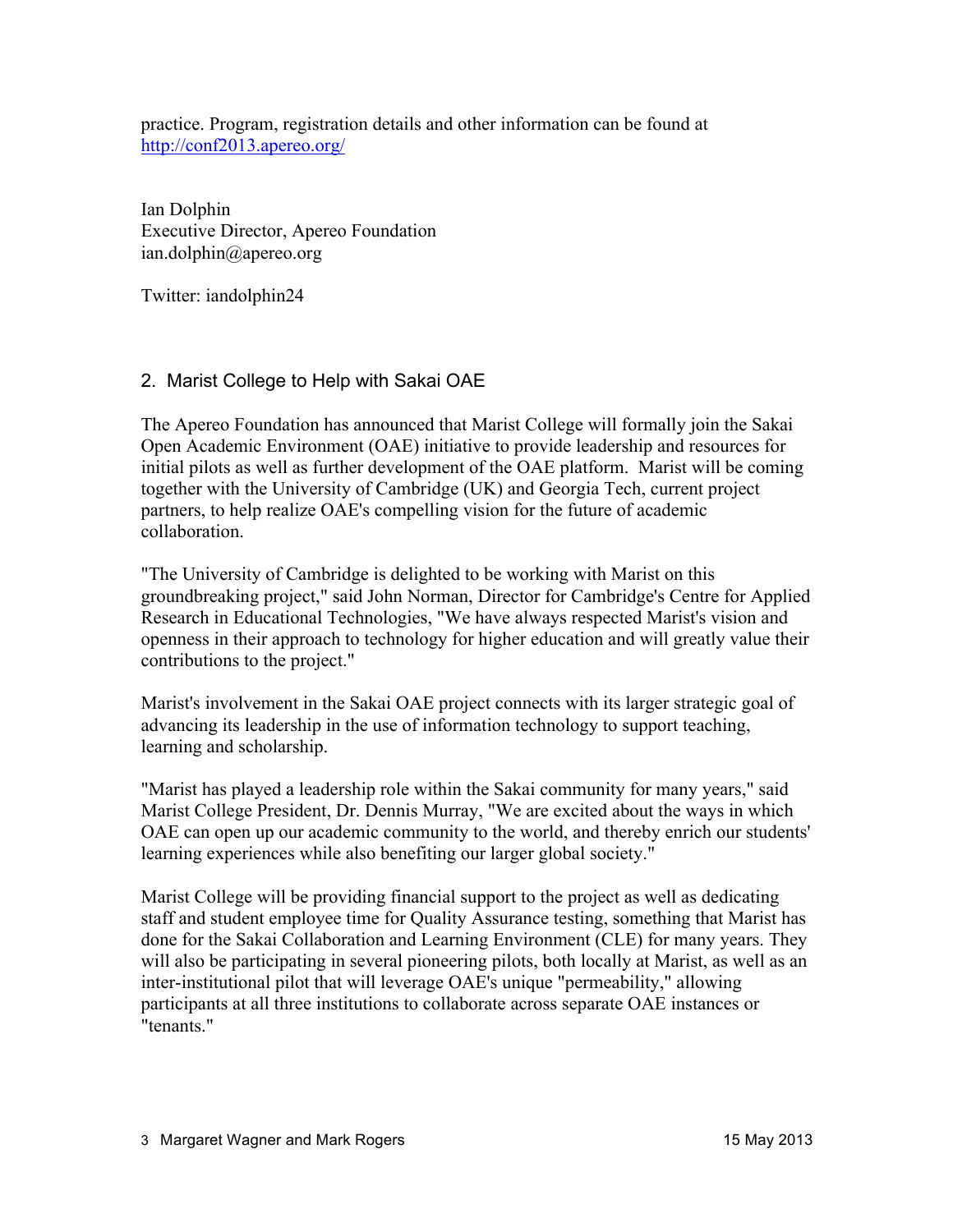"The ability for users to control whether content and interactions are shared with just their group, the entire institution, across institutions or even with the world is extremely powerful from a community building and collaboration perspective," said Josh Baron, Senior Academic Technology Officer and Pro-Tem chair of the Apereo Foundation Board of Directors, whose office has been piloting Sakai OAE with faculty for the past semester.

In addition to participating in this inter-institutional pilot, Marist will also be leveraging the unique capabilities of Sakai OAE to support a new initiative called the Academic Community Cloud or ACC. The initiative's goal is to "go beyond MOOCs" by opening up the Marist academic community, not just its courses, to the world, thus allowing the public to connect and collaborate with Marist as means to create new knowledge.

"As a center of excellence at Marist College, the Enterprise Computing Community (ECC) will be among the first groups to pilot Sakai OAE as part of the Academic Community Cloud initiative", said Dr. Roger Norton, Dean of the Marist School of Computer Science and Mathematics, "with the goal of helping our community connect with those interested in enterprise computing."

## 3. Winners of the Teaching with Sakai Innovation Award for 2013

The Apereo Foundation is pleased to announce the winners of the Teaching with Sakai Innovation Award (TWSIA) for 2013.

They are:

1. Introduction to Communication Science from the University of Amsterdam (Fully-online course)

Arie Den Boon (Visiting Professor, Communication Science) Category: Higher Education: Fully Online and Hybrid Courses

2. Advanced Research Design from the University of Cape Town (Hybrid course)

Cheryl Brown and Cheryl Hodgkinson-Williams (Lecturers, Centre for Educational Technology)

Category: Higher Education: Fully Online and Hybrid Courses

3. Project Software Engineering, BSc Computer Science from the University of Amsterdam

(Other Uses of Sakai)

Alan Berg (Educational Consultant, Center of Information Technology), Tim Bloeme, Hans Dekkers.

Category: Project Sites and Other Uses of Sakai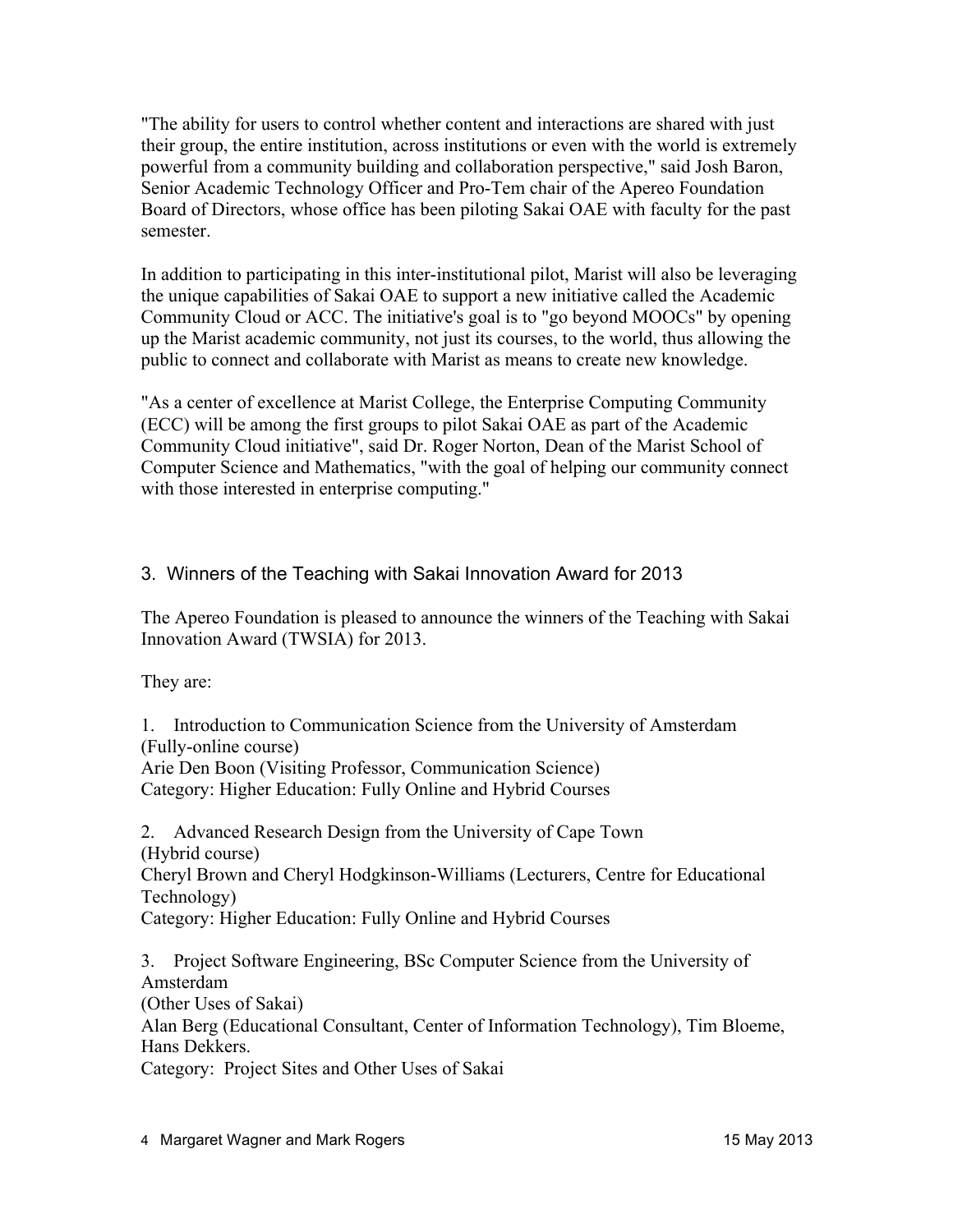The intent of the award is to highlight examples of educational applications of Sakai that fall into an innovative or transformative category.

Each of the winners will be recognized for their use of Sakai for teaching and learning at the Apereo (formerly Sakai-Jasig) Conference in San Diego, California, June 3-6, 2013. Details of their winning projects will be shared at the conference. For information about attending or viewing the proceedings, click the Apereo conference link, http://conf2013.apereo.org/ .

Entries were received from schools and universities in the U.S. and from South Africa, the Netherlands, India, and England.

The Teaching with Sakai Innovation Award (TWSIA) is a project of the Sakai Teaching and Learning Community. This is the 6th year of the competition.

We thank our sponsor Asahi Net for their support of the Teaching with Sakai Innovation Award.

Ian Dolphin Executive Director, Apereo Foundation ian.dolphin@apereo.org

## **Projects**

## 4. OAE Progress Report

The fourth OAE progress update report can be found at [1], summarising the progress that has been made since the middle of January. It describes the architectural, feature, testing and production-related work that has been done on the way towards an initial OAE release, which is due in July 2013. Piloting will take place at Cambridge University, Georgia Tech and Marist College, and this report describes the scope and focus of this release and pilot.

[1] https://oaecommunity.sakaiproject.org/content#p=pYK6vy0eie/April%20Progress%20Report.pdf

Kind regards,

Nicolaas Matthijs nicolaas.matthijs@caret.cam.ac.uk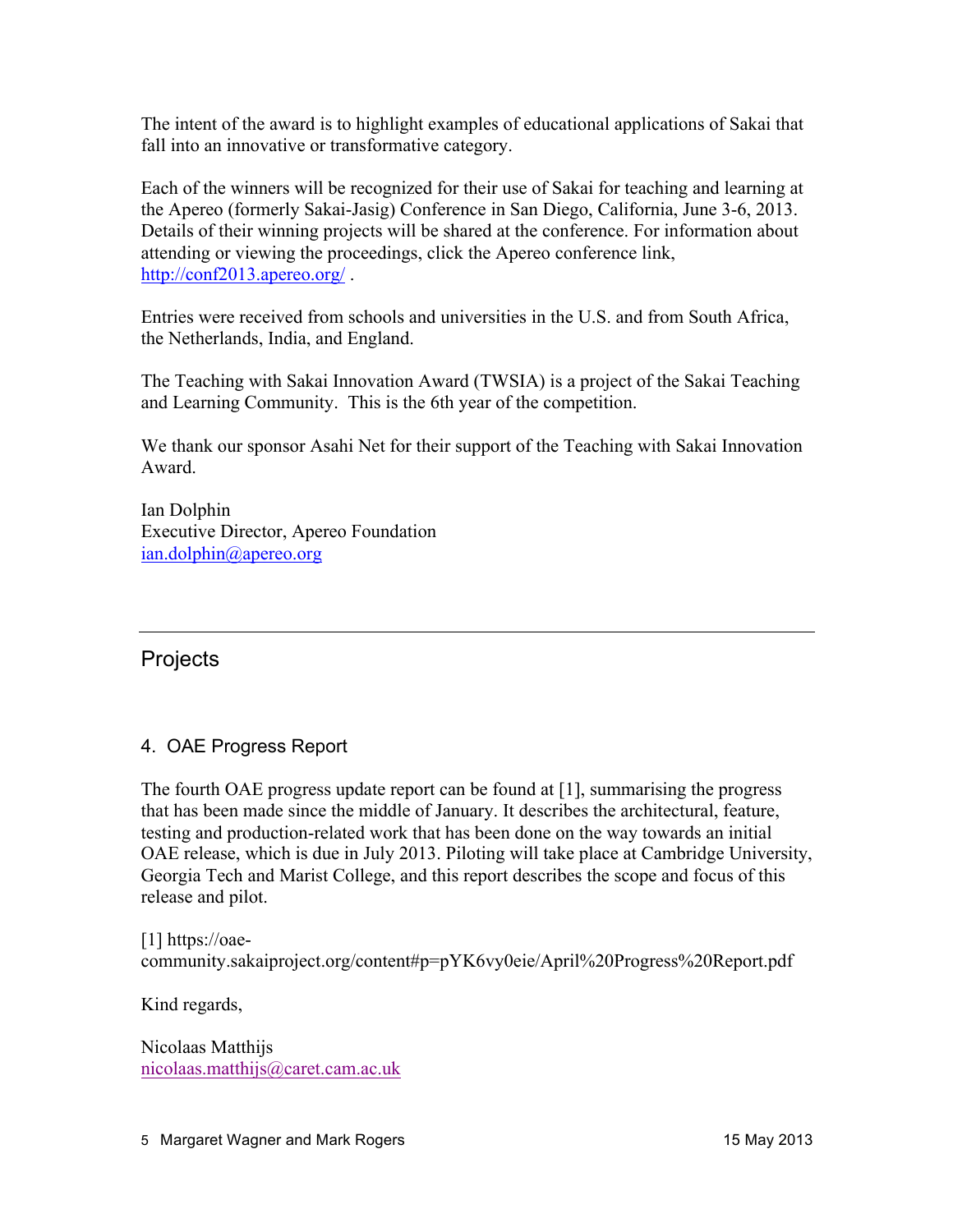## **Community**

## 5. Linking to External Tools from a VLE/LMS

This entry by Adam Marshall in his WebLearn blog discusses linking to external tools from a VLE/LMS: IMS LTI, oAuth or Webauth, or any other web-based Single Sign-On. WebLearn (Sakai at Oxford) offers a number of technologies for people wanting to interoperate with external tools and services. This blog post attempts to explain each option and then make a suggestion as to which one should be used.

https://blogs.it.ox.ac.uk/adamweblearn/2013/04/linking-to-external-tools-from-a-vlelmsims-lti-oauth-or-webauth-or-any-other-web-based-single-sign-on/

Adam Marshall adam.marshall@it.ox.ac.uk

## 6. Recommendations from WebLearn Student Experience

This entry in the WebLearn blog includes recommendations from the Student Digital Experience (DIGE) project, a small project that was run in late 2012 to study how students currently use WebLearn in support of their learning. (WebLearn is Oxford University's Sakai instance.) The investigators focused on gathering information about student behaviour in finding, navigating and interacting with their current WebLearn areas. The report is adapted from the project report by Fawei Geng, Joanna Wild and Jill Fresen.

https://blogs.it.ox.ac.uk/adamweblearn/2013/03/recommendations-from-weblearnstudent-experience-project/

## 7. ComputerWorld Article Mentions uPortal and CAS

Read an article in ComputerWorld with an interview of James Webb from West Texas A&M and comments about uPortal and CAS.

http://www.computerworld.com/s/article/9238878/Sizing\_up\_open\_source\_Not\_so\_simp\_ le